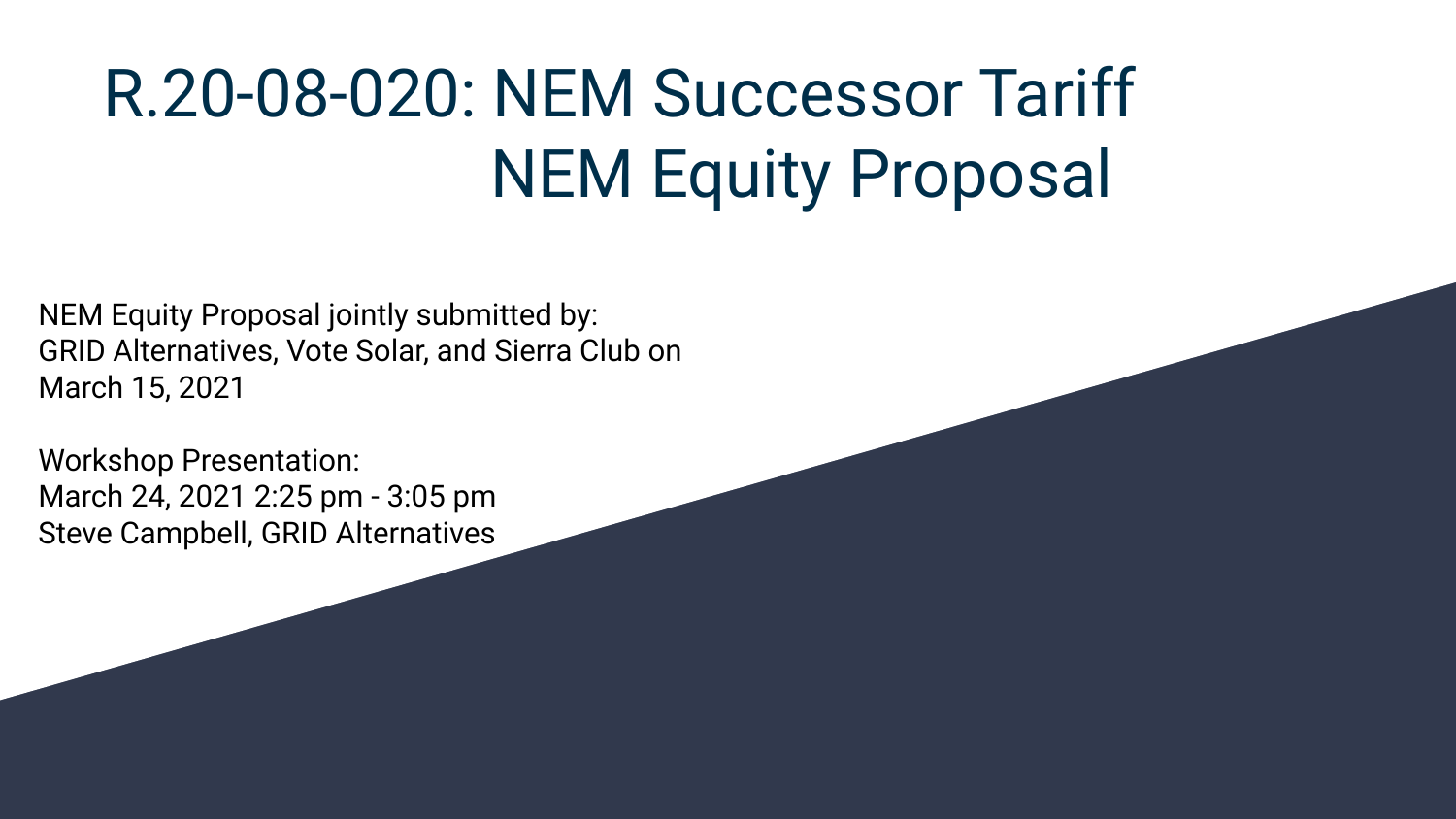## Purpose of Proposal: Meeting ESJ Commitments in NEM

### **ESJ Action Plan Definition of Environmental & Social Justice:**

*"Environmental and social justice seeks to come to terms with, and remedy, a history of unfair treatment of communities, predominantly communities of people of color and/ or low-income residents. These communities have been subjected to disproportionate impacts from one or more environmental hazards, socio-economic burdens, or both. Residents have been excluded in policy setting or decision-making processes and have lacked protections and benefits afforded to other communities by the implementation of environmental and other regulations, such as those enacted to control polluting activities." p.6 ESJ Action Plan*

### **Relevant Statute and NEM 3 Guiding Principles Addressed Through the NEM Equity Proposal Include:**

- **Guiding Principle (a)**: "Ensure that the standard contract or tariff made available to eligible customer generators ... include specific alternatives designed for growth among residential customers in disadvantaged communities." PUC § 2827.1
- **Guiding Principle (b)**: A successor to the net energy metering tariff should ensure equity among customers;
- **Guiding Principle (c):** A successor to the net energy metering tariff should enhance consumer protection measures for customer generators providing net energy metering services;

### **Eligibility of the NEM Equity Proposal:**

The NEM Equity Proposal limits eligibility to households and communities that the Commission identifies as **Environmental and Social Justice (ESJ) Communities\***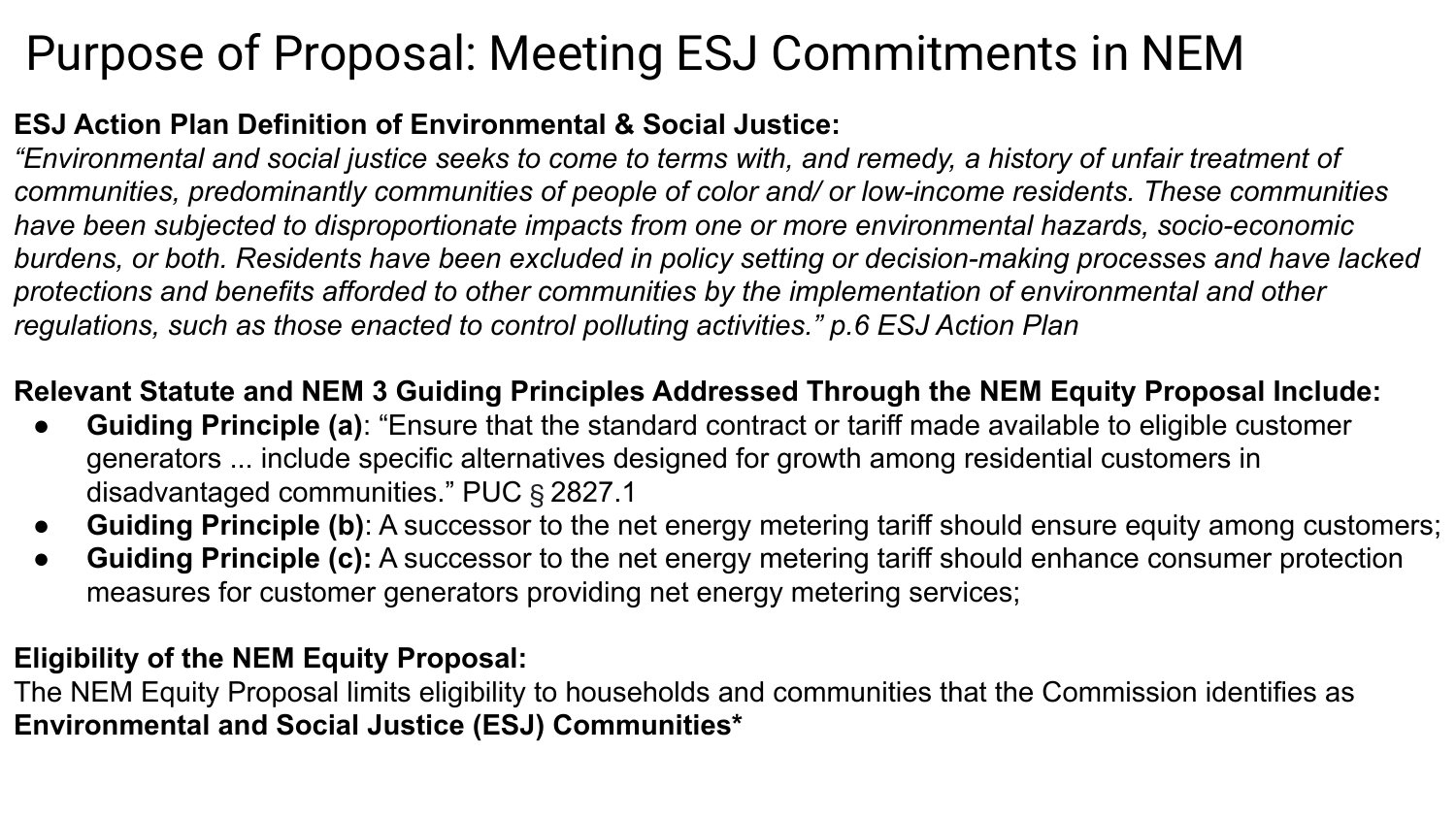# How the NEM Equity Proposal Helps ESJ Communities: Policy A

### **Policy A Summary: Reduce low-income energy burden by equalizing NEM export value**

Policy A *helps* the Commission

- **Meet PUC § 2827.1: "**...*include specific alternatives designed for growth among residential customers in disadvantaged communities*."
- **Meet ESJ Action Goal #1:** *Increase investment in clean energy resources to benefit ESJ communities, especially to improve local air quality and public health.*

### **Policy A does this by:**

- Decoupling savings on NEM exports from (NEM 3) low-income customers' retail rate, while allowing them to remain on their retail rate for their energy purchases.
- Eligible customers would be assigned a time-varying rate for their exports, equal to the current default residential TOU rate schedule offered by the customer's IOU in 2021. Vintaged for 20 years.

### **The benefits of this structure are:**

- Maintains consistent and meaningful bill savings to low-income customers over a defined period of time
- Reduces net cost impacts to non-participants over time
- Does not automatically widen TOU differentials for low-income clean energy customers
- Simplifies the process of modeling savings for clean energy developers who want to serve low-income customers, because export value remains consistent and predictable
- CARE and FERA customers would receive the same export value that non-CARE or FERA customers receive, boosting their clean DG savings and reducing their energy burden more than is provided under the current NEM structure (savings analysis on next slide)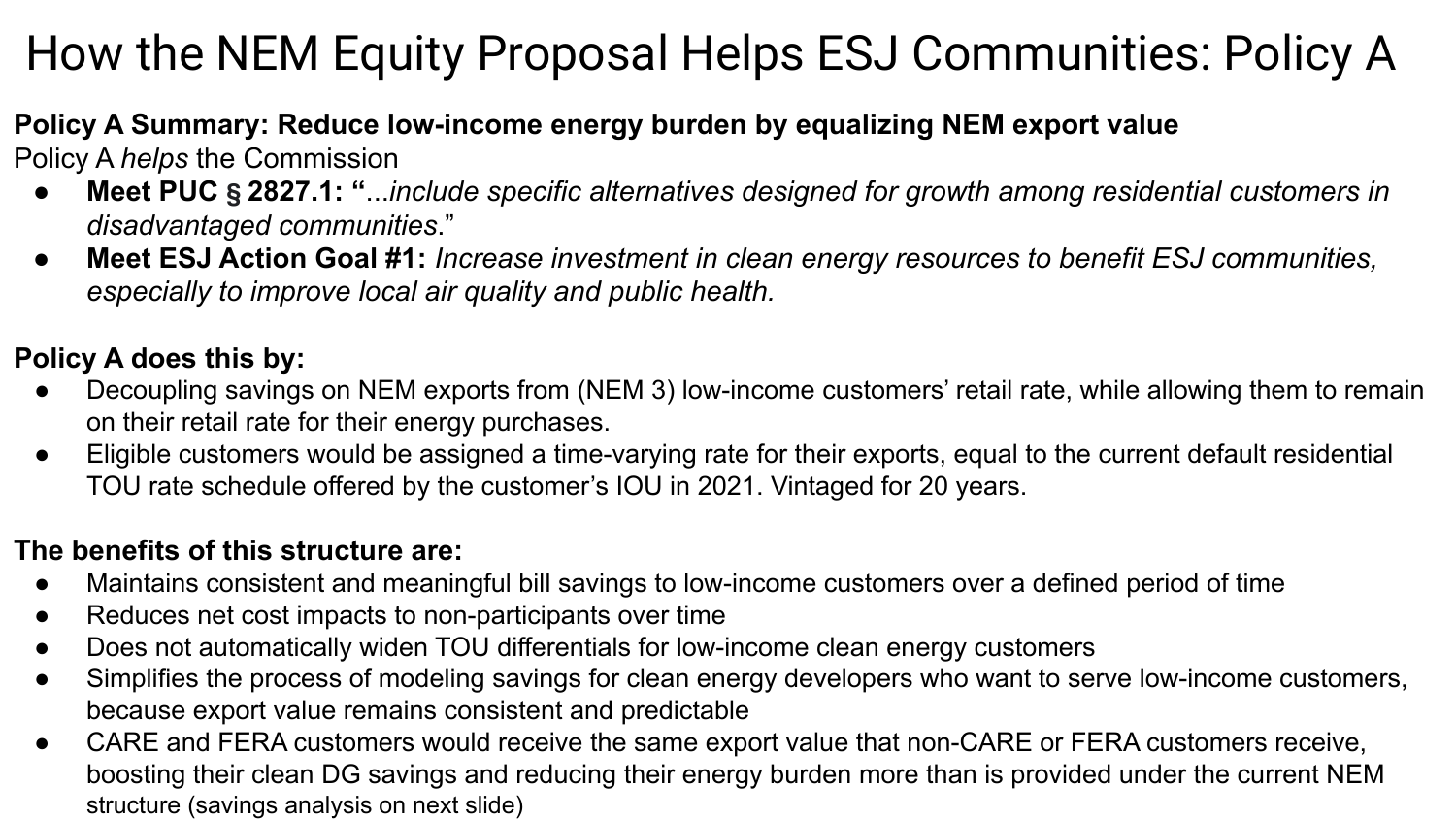### Policy A Bill Savings Overview:

#### **Appendix A**

#### Table V. Pre-solar and Post-solar Monthly Bills Under Policy A (\$ per Month)

| Bill Savings Using 1/1/2021 Rates<br>% of load from solar<br>90% solar | Monthly Bills: Pre-solar and Post-solar Under Policy A |     |                                 |     |                        |     |                                         |     |                                 |      |                        |     |                                                     |     |                                 |     |                        |     |
|------------------------------------------------------------------------|--------------------------------------------------------|-----|---------------------------------|-----|------------------------|-----|-----------------------------------------|-----|---------------------------------|------|------------------------|-----|-----------------------------------------------------|-----|---------------------------------|-----|------------------------|-----|
|                                                                        | <b>CARE Customers - NEM 2.0</b>                        |     |                                 |     |                        |     | <b>CARE with non-CARE Export Credit</b> |     |                                 |      |                        |     | Non-CARE (<80% AMI) Residential<br><b>Customers</b> |     |                                 |     |                        |     |
|                                                                        | PG&E<br>E-TOU-C                                        |     | <b>SCE</b><br><b>TOU-D 4-9p</b> |     | SDG&E<br><b>TOU-DR</b> |     | PG&E<br>E-TOU-C                         |     | <b>SCE</b><br><b>TOU-D 4-9p</b> |      | SDG&E<br><b>TOU-DR</b> |     | PG&E<br>E-TOU-C                                     |     | <b>SCE</b><br><b>TOU-D 4-9p</b> |     | SDG&E<br><b>TOU-DR</b> |     |
|                                                                        |                                                        |     |                                 |     |                        |     |                                         |     |                                 |      |                        |     |                                                     |     |                                 |     |                        |     |
| Solar bill                                                             | s                                                      | 113 | S                               | 113 | \$                     | 113 | S                                       | 113 | S                               | 113  | \$                     | 113 | S                                                   | 113 | S                               | 113 | S                      | 113 |
| Net load bill                                                          | s                                                      | 24  | \$                              | 36  | S                      | 24  | \$                                      | 7   | S                               | 20   | S                      | 7   | S                                                   | 37  | S                               | 50  | S                      | 37  |
| Total utility & solar bill                                             |                                                        | 136 | s                               | 148 | S                      | 136 | \$                                      | 120 | s                               | 132  | S                      | 119 | s                                                   | 149 | S                               | 162 | s                      | 150 |
| Savings after solar                                                    | \$                                                     | 23  | s                               | 4   | S                      | 38  | \$                                      | 40  | S                               | 20   | Ś                      | 54  | S                                                   | 97  | S                               | 56  | S                      | 116 |
| % savings from solar                                                   |                                                        | 15% |                                 | 2%  |                        | 22% |                                         | 25% |                                 | 1200 |                        | 31% |                                                     | 39% |                                 | 26% |                        | 44% |
| % savings from CARE and solar                                          | 45%                                                    |     | 32%                             |     | 49%                    |     | 51%                                     |     | 39%                             |      | 55%                    |     | n/a                                                 |     | n/a                             |     | n/a                    |     |
| 60% solar                                                              |                                                        |     |                                 |     |                        |     |                                         |     |                                 |      |                        |     |                                                     |     |                                 |     |                        |     |
| Pre-solar bill                                                         | \$                                                     | 160 | \$                              | 152 | \$                     | 173 | \$                                      | 160 | \$                              | 152  | \$                     | 173 | \$                                                  | 246 | S                               | 218 | \$.                    | 266 |
| Solar bill                                                             |                                                        | 75  | S                               | 75  | S                      | 75  | Ś                                       | 75  | S                               | 75   | Ś                      | 75  | S                                                   | 75  | S                               | 75  | S                      | 75  |
| Net load bill                                                          | s                                                      | 61  | \$                              | 67  | Ś                      | 65  | \$                                      | 43  | S                               | 56   | \$                     | 47  | S                                                   | 94  | Ś                               | 95  | s                      | 100 |
| Total utility & solar bill                                             | s                                                      | 136 | s                               | 142 | \$                     | 140 | \$                                      | 118 | S                               | 131  | \$                     | 122 | \$                                                  | 169 | S                               | 170 | S                      | 175 |
| Savings after solar                                                    | S                                                      | 24  | S                               | 11  | \$                     | 33  | \$                                      | 42  | S                               | 22   | Ś                      | 51  | Ś                                                   | 77  | S                               | 48  | S                      | 91  |
| % savings from solar                                                   |                                                        | 15% |                                 | 7%  |                        | 19% |                                         | 26% |                                 | 1101 |                        | 29% |                                                     | 31% |                                 | 22% |                        | 34% |
| % savings from CARE and solar                                          |                                                        | 45% |                                 | 35% |                        | 47% |                                         | 52% |                                 | 40%  |                        | 54% |                                                     | n/a |                                 | n/a |                        | n/a |

Note: Assumes solar cost of \$0.15 per kWh.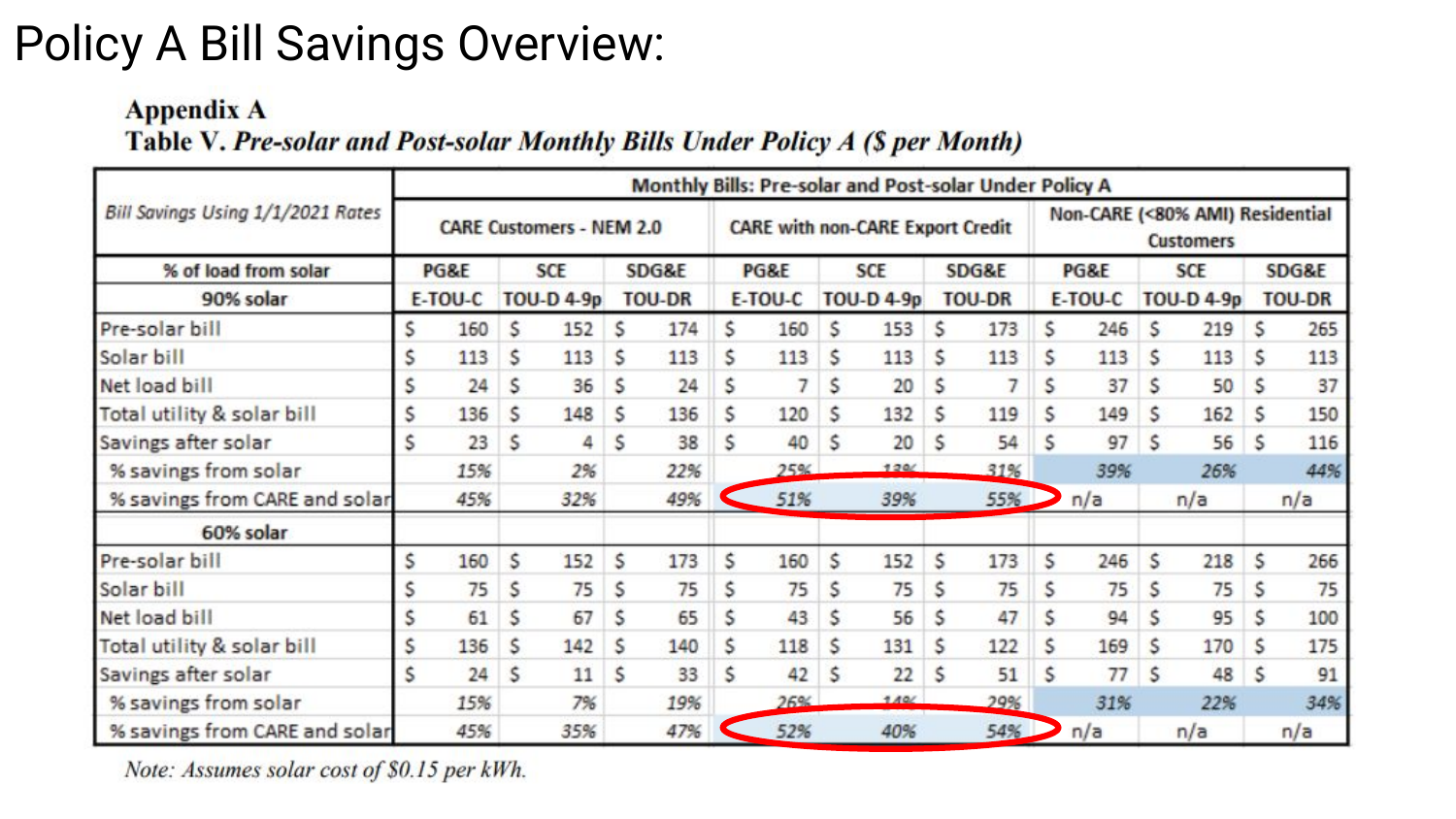# How the NEM Equity Proposal Helps ESJ Communities: Policy B

#### **Policy B Summary: Preserve NEM 2 rates for projects owned and controlled by the community** Policy B *helps* the Commission

- **Meet PUC § 2827.1:**"...*include specific alternatives designed for growth among residential customers in disadvantaged communities*."
- **ESJ Action Goal #4**: *Increase climate resiliency in ESJ communities; and* **ESJ Action Plan Goal #7**: *Promote economic & workforce development opportunities in ESJ communities*

### **Policy B does this by:**

Preserving NEM 2 rates for projects "owned and operated by the community"

#### **The benefits of this structure are:**

- Does not foreclose the ability of ESJ community members to come together, pool resources, and participate in maximizing the benefits of energy projects through democratric structures like nonprofits, cooperatives, or public entities
- Many of these projects are intended to become community Resilience Hubs identified and governed by the community itself
	- Top-down decision-making on which community resources deserve resilience benefits does not generate goodwill with the communities
	- Enabling communities to co-create, operate, and govern the development process of clean energy and resilient energy projects ensures the Commission is representing people and communities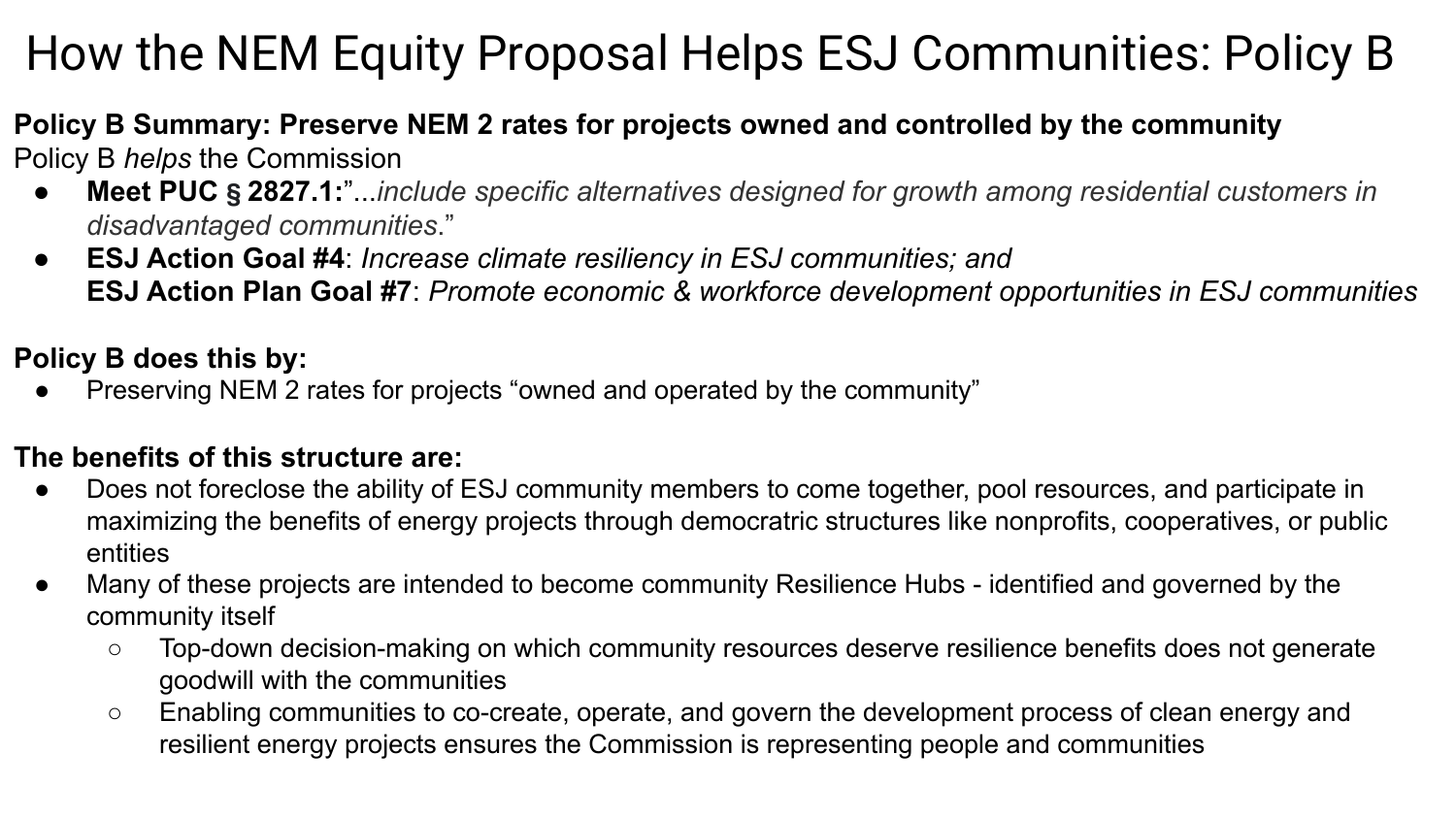### Consumer Protection

Policy A & B *help* the Commission

- **Meet Guiding Principle (c):** A successor to the net energy metering tariff should enhance consumer *protection measures for customer generators providing net energy metering services;*
- **Meet ESJ Action Plan Goal #6:** *The CPUC will strive to protect communities that have historically faced service inequities. The CPUC will develop consumer protection initiatives that promote consumer and safety protections for the most vulnerable consumers in ESJ communities.*

### **How the NEM Equity Proposal Improves Consumer Protection:**

- Fixing the export value at a time-differentiated rate for 20 years
	- Strengthens the inputs and lessens the assumptions in modeling
	- Improves the anticipated savings information that forms the foundation of a positive and trusted customer-contractor experience
- This improves contractors' ability to clearly and confidently discuss the [Solar Consumer Protection Guide](https://www.cpuc.ca.gov/uploadedFiles/CPUC_Public_Website/Content/Utilities_and_Industries/Energy_-_Electricity_and_Natural_Gas/Solar%20Consumer%20Protection%20Guide%202021_English_v2.pdf) with prospective customers.
	- Electricity Bill Savings Estimates (p.16-17)
	- Initial Contract Questions (p.1-4)
		- $\blacksquare$  How much will I pay per month? (p.4)
		- When will these payments increase and by how much? (p.4)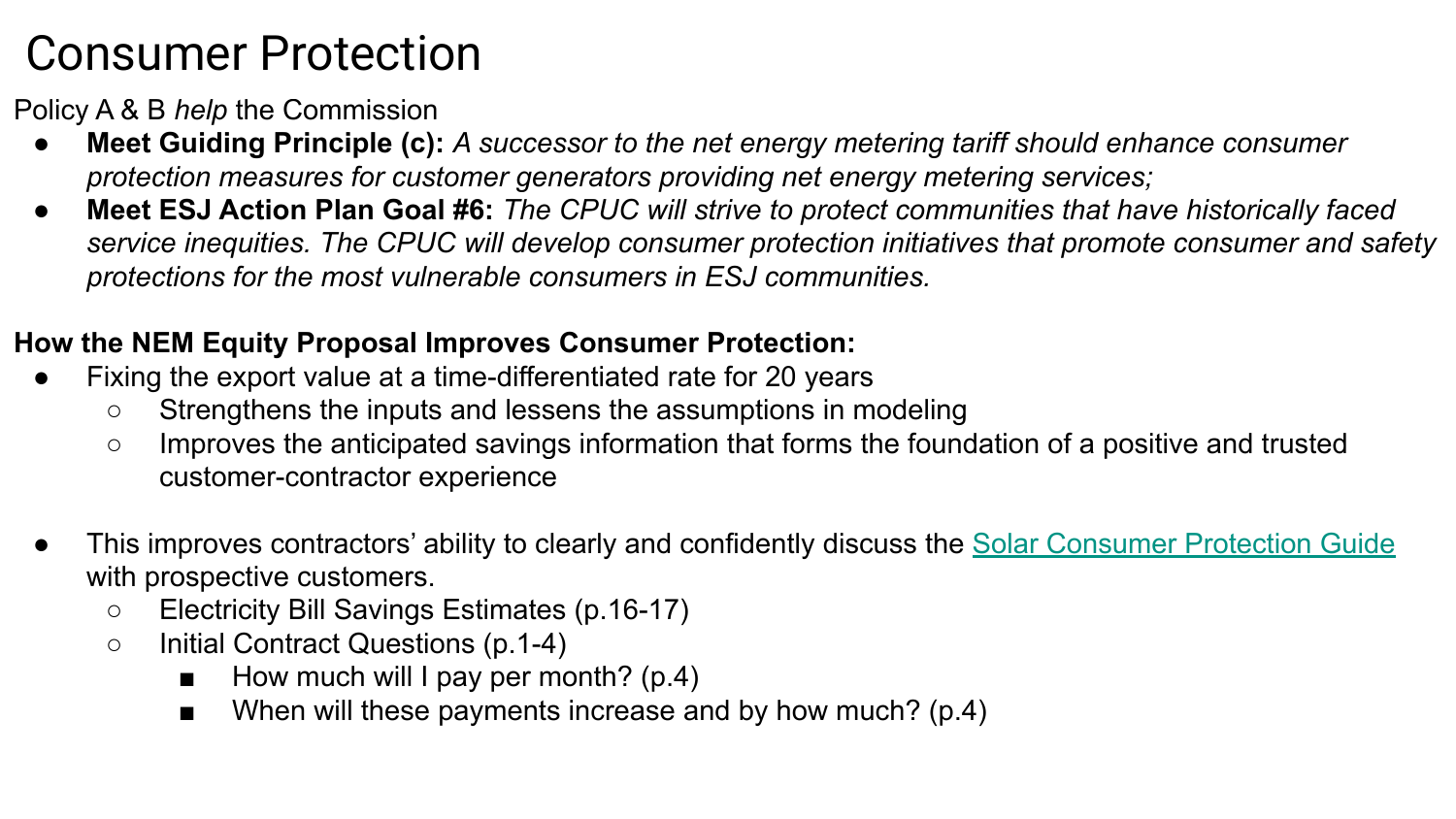### Consumer Protection Cont'd

### **Policy A & Policy B are intended to help the Commission meet the statutory requirement of 2871.1(b)(1)**:

"...*include specific alternatives designed for growth among residential customers in disadvantaged communities*."

#### **One of the most streamlined methods to immediately grow solar in DACs and ESJ Communities is to:**

- Increase the Ability of the DAC-SASH Program to Provide Guaranteed Consumer Protections
	- DAC-SASH guarantees 12 consumer protections to every participant
	- The larger the proportion of income-eligible customers that participate in DAC-SASH correspondingly helps reduce fraudulent behavior in the market.
		- A Customer-centric approach:
			- Ensures culturally and linguistically appropriate outreach and education, which
			- Builds community trust, and
			- Enables neighbor-to-neighbor knowledge sharing/community pride

### **Continuing strong consumer protection:**

- The CPUC, California State Licensing Board (CSLB), and the Department of Financial Protection and Innovation (DPFI) are continuing to develop consumer protection measures (e.g. recovery fund)
- CBOs and consumer advocacy groups (e.g.: Dolores Huerta Foundation, CLICC, GRID Alternatives, etc..), the IOUs and solar parties support strong consumer protections and fair prosecution of bad actors
- Enabling communities to come together, pool resources, and govern clean energy projects themselves will help reduce the ability of bad actors to take advantage of ESJ communities